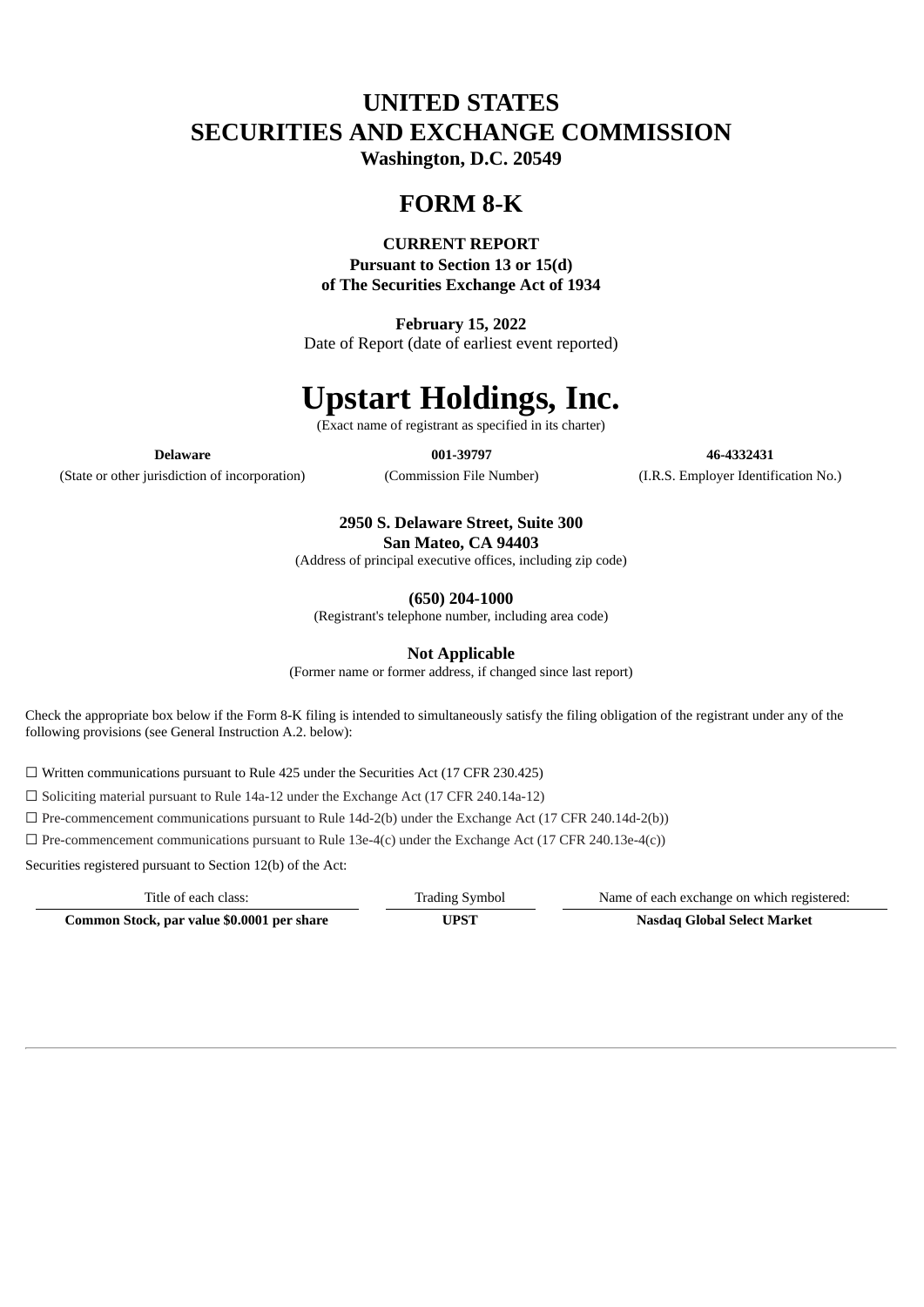Indicate by check mark whether the registrant is an emerging growth company as defined in Rule 405 of the Securities Act of 1933 (§230.405 of this chapter) or Rule 12b-2 of the Securities Exchange Act of 1934 (§240.12b-2 of this chapter).

#### Emerging growth company  $\Box$

If an emerging growth company, indicate by check mark if the registrant has elected not to use the extended transition period for complying with any new or revised financial accounting standards provided pursuant to Section 13(a) of the Exchange Act.  $\Box$ 

#### **Item 2.02 Results of Operations and Financial Condition.**

On February 15, 2022, Upstart Holdings, Inc. ("Upstart") reported financial results for the fiscal quarter and full fiscal year 2021 ended December 31, 2021. A copy of the press release is attached as Exhibit 99.1 to this report.

The information contained in this Current Report on Form 8-K, including Exhibit 99.1 attached hereto, is furnished and shall not be deemed "filed" for purposes of Section 18 of the Securities Exchange Act of 1934, as amended, or otherwise subject to the liabilities of that section. The information shall not be deemed incorporated by reference into any other filing with the Securities and Exchange Commission made by Upstart regardless of any general incorporation language in such filing, except as shall be expressly set forth by specific reference in such filing.

Upstart is making reference to non-GAAP financial information in both the press release and the conference call. A reconciliation of these non-GAAP financial measures to the comparable GAAP financial measures is contained in the attached press release.

### **Item 8.01 Other Events.**

On February 15, 2022, Upstart issued a press release announcing that its board of directors approved a share repurchase program with authorization to purchase up to \$400 million of common stock of Upstart. Upstart may repurchase shares from time to time through open market purchases, in privately negotiated transactions or by other means, including through the use of trading plans intended to qualify under Rule 10b5-1 under the Securities Exchange Act of 1934, as amended. The actual timing and amount of future repurchases are subject to business and market conditions, corporate and regulatory requirements, stock price, acquisition opportunities and other factors. The share repurchase program does not obligate Upstart to acquire any particular amount of common stock, and the program may be suspended or terminated at any time by Upstart at any time at its discretion without prior notice. A copy of the press release is attached hereto as Exhibit 99.2 and is incorporated by reference herein.

# **Item 9.01 Financial Statements and Exhibits.**

(d) Exhibits

| Exhibit No. | Description                                                                                          |
|-------------|------------------------------------------------------------------------------------------------------|
| 99.1        | <b>Press Release issued by Upstart Holdings, Inc. dated February 15, 2022</b>                        |
| 99.2        | <b>Press Release issued by Upstart Holdings, Inc. dated February 15, 2022</b>                        |
| 104         | Cover Page Interactive Data File (Cover page XBRL tags are embedded within the Inline XBRL document) |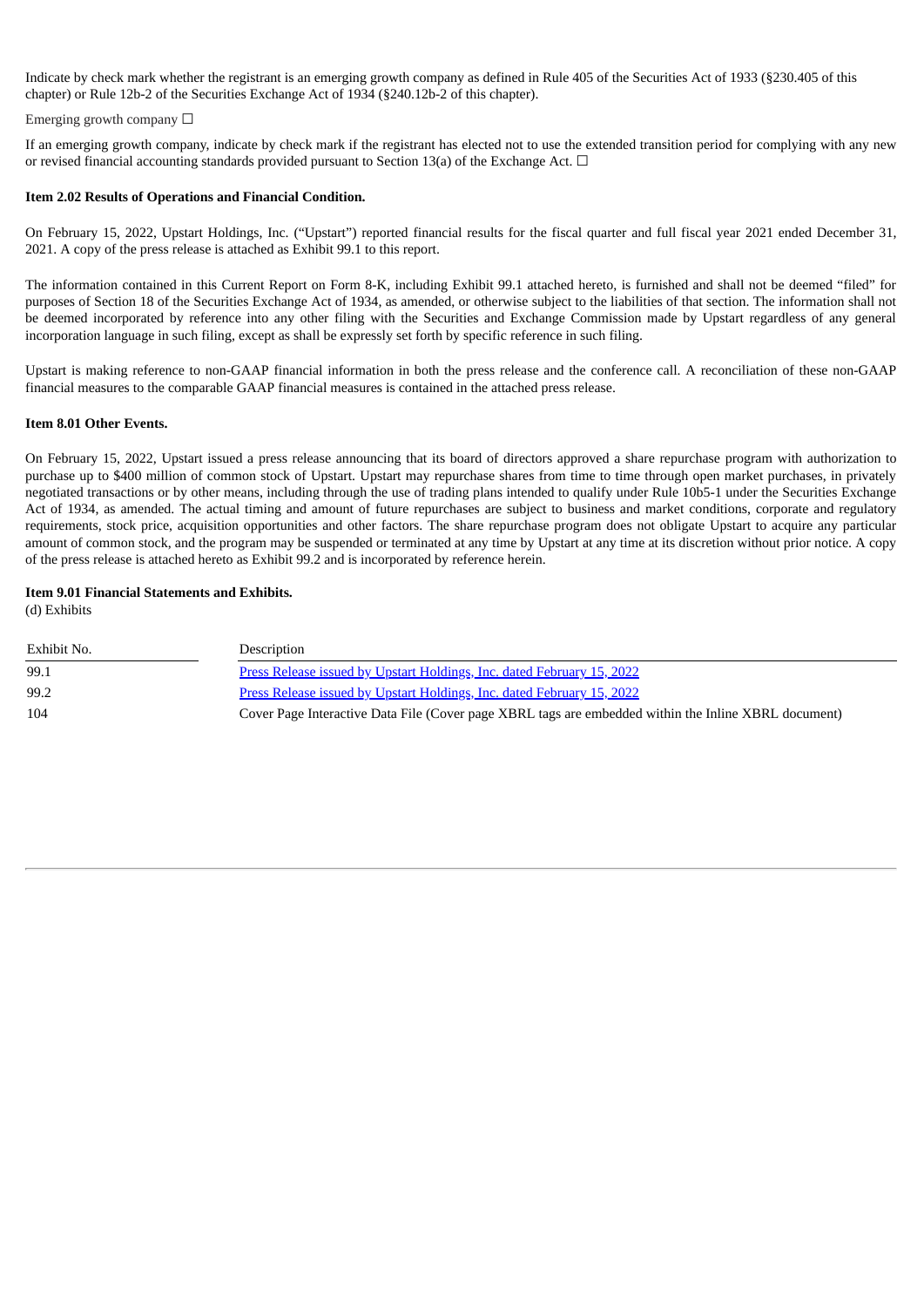# **SIGNATURES**

Pursuant to the requirements of the Securities Exchange Act of 1934, as amended, the registrant has duly caused this report to be signed on its behalf by the undersigned hereunto duly authorized.

Dated: February 15, 2022 **By:** /s/ Sanjay Datta

**Upstart Holdings, Inc.**

Sanjay Datta Chief Financial Officer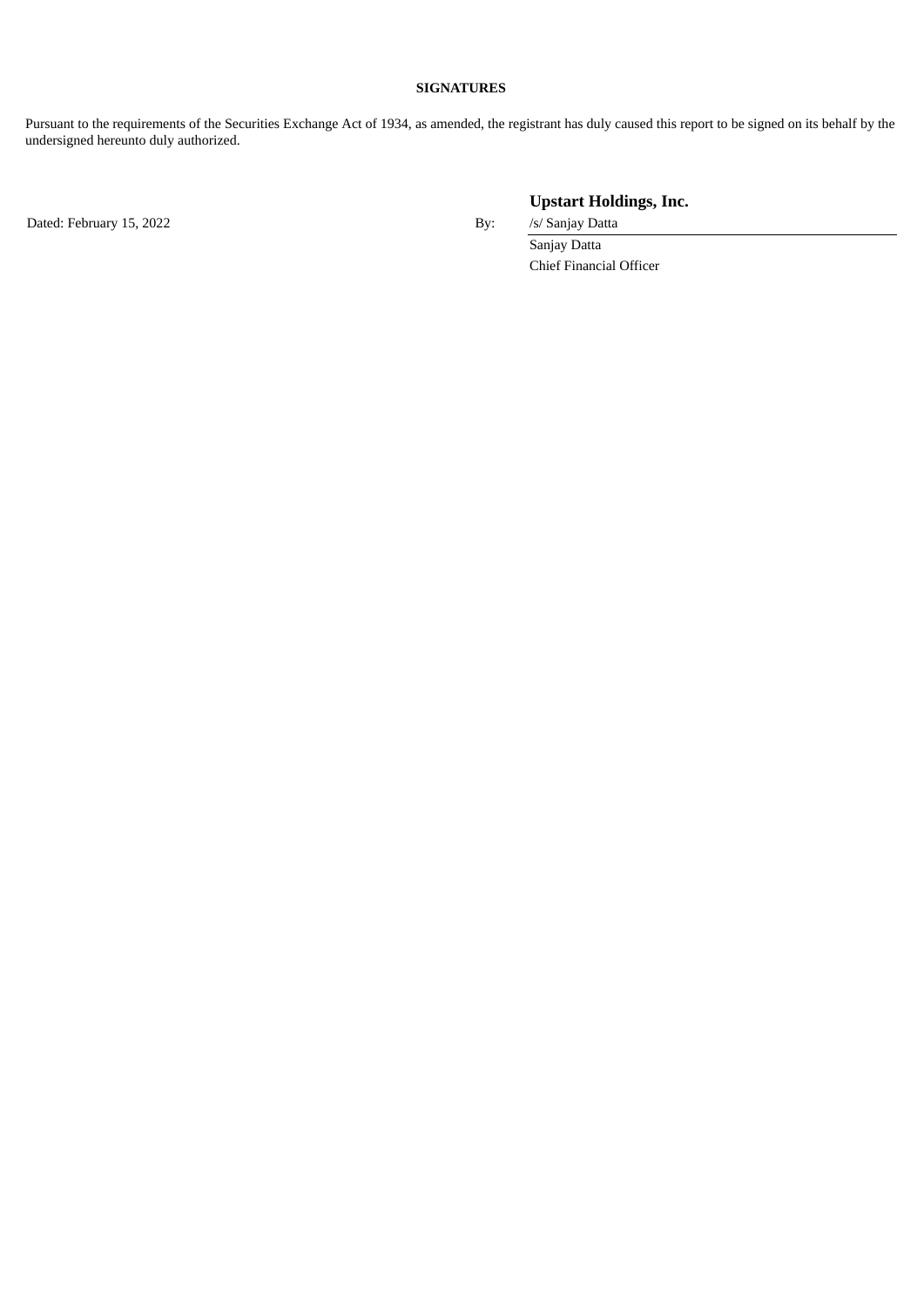#### **Upstart Announces Fourth Quarter and Full Year 2021 Results**

<span id="page-3-0"></span>**SAN MATEO, Calif. – February 15, 2022 –** Upstart Holdings, Inc. (NASDAQ: UPST), a leading artificial intelligence (AI) lending platform, today announced financial results for its fourth quarter and full fiscal year 2021 ended December 31, 2021. Upstart will host a conference call and webcast at 1:30 p.m. Pacific Time today. An earnings presentation and link to the webcast are available at ir.upstart.com. Separately, on February 14, 2022, the board of directors authorized Upstart to repurchase \$400 million of its common stock.

"With triple-digit growth and record profits, Q4 was an exceptional finish to a breakout year for Upstart. 2021 will be remembered as the year AI lending came to the forefront, kicking off the most impactful transformation of credit in decades," said Dave Girouard co-founder and CEO of Upstart. "But AI lending isn't a one-category phenomenon. I'm also happy to report that, with help from an epic push by our team in the last few weeks of the year, auto loan originations on our platform are now ramping quickly and will provide growth opportunities to Upstart for years to come."

#### **Fourth Quarter 2021 Financial Highlights**

- **Revenue.** Total revenue was \$305 million, an increase of 252% from the fourth quarter of 2020. Total fee revenue was \$287 million, an increase of 240% year-over-year.
- **Transaction Volume and Conversion Rate.** Bank partners originated 495,205 loans, totaling \$4.1 billion, across our platform in the fourth quarter, up 301% from the same quarter of the prior year. Conversion on rate requests was 24% in the fourth quarter of 2021, up from 17% in the same quarter of the prior year.
- **Income from Operations.** Income from operations was \$60.4 million, up from \$10.4 million the prior year.
- **Net Income and EPS.** GAAP net income was \$58.9 million, up from \$1.0 million in the fourth quarter of 2020. Adjusted net income was \$87.0 million, up from \$5.4 million in the same quarter of the prior year. Accordingly, GAAP diluted earnings per share was \$0.61, and diluted adjusted earnings per share was \$0.89 based on the weighted-average common shares outstanding during the period.
- **Contribution Profit.** Contribution profit was \$149.5 million, up 261% from in the fourth quarter of 2020, with a contribution margin of 52% compared to a 49% contribution margin in the same quarter of the prior year.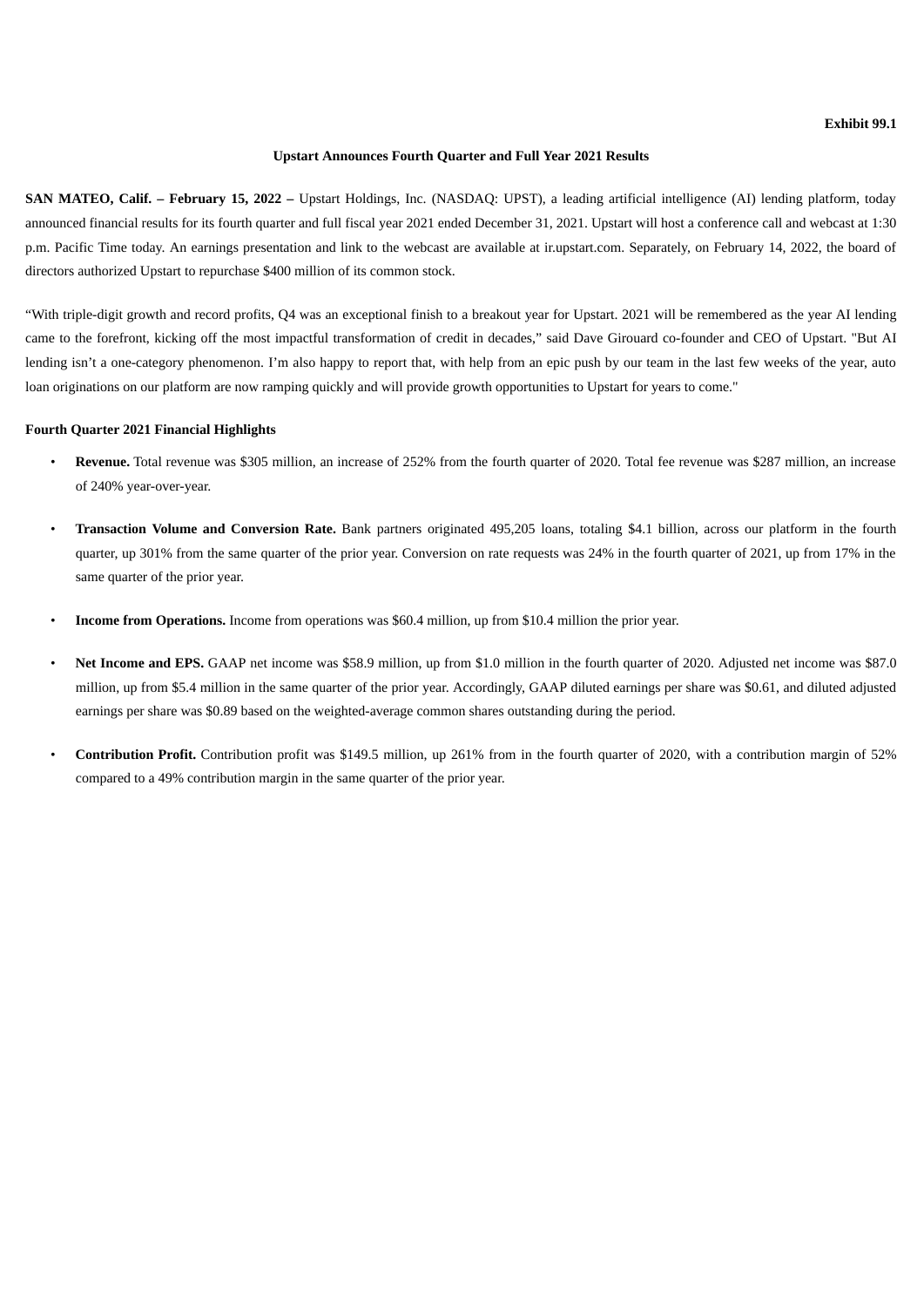• **Adjusted EBITDA.** Adjusted EBITDA was \$91.0 million, up from \$15.5 million in the same quarter of the prior year. The fourth quarter 2021 adjusted EBITDA margin was 30% of total revenue, up from 18% in the fourth quarter of 2020.

# **Full Year 2021 Financial Highlights**

- **Revenue.** Total revenue was \$849 million, an increase of 264% from 2020. Total fee revenue was \$801 million, an increase of 251% year-overyear.
- **Transaction Volume and Conversion Rate.** Bank partners originated 1.3 million loans, totaling \$11.8 billion, across our platform in 2021, up 338% from the prior year. Conversion on rate requests was 24% 2021, up from 15% in the prior year.
- **Income from Operations.** Income from operations was \$141 million, up from \$11.8 million the prior year.
- **Net Income and EPS.** GAAP net income was \$135 million, up from \$6.0 million in 2020. Adjusted net income was \$224 million, up from \$17.5 million in the prior year. Accordingly, GAAP diluted earnings per share was \$1.43, and diluted adjusted earnings per share was \$2.37 based on the weighted-average common shares outstanding during the period.
- **Contribution Profit.** Contribution profit was \$398 million, up 279% from 2020, with a contribution margin of 50% compared to a 46% contribution margin in the prior year.
- **Adjusted EBITDA.** Adjusted EBITDA was \$232 million, up from \$31.5 million in the prior year. Full year 2021 adjusted EBITDA margin was 27% of total revenue, up from 13% in 2020.

# **Financial Outlook**

For the first quarter of 2022, Upstart expects:

- **Revenue** of \$295 to \$305 million
- **Contribution Margin** of approximately 46%
- **Net Income** of \$18 to \$22 million
- **Adjusted Net Income** of \$50 to \$52 million
- **Adjusted EBITDA** of \$56 to \$58 million
- **Basic Weighted-Average Share Count** of approximately 84.3 million shares
- **Diluted Weighted-Average Share Count** of approximately 95.9 million shares

For the full year 2022, Upstart expects:

- **Revenue** of approximately \$1.4 billion
- **Contribution Margin** of approximately 45%
- **Adjusted EBITDA** of approximately 17%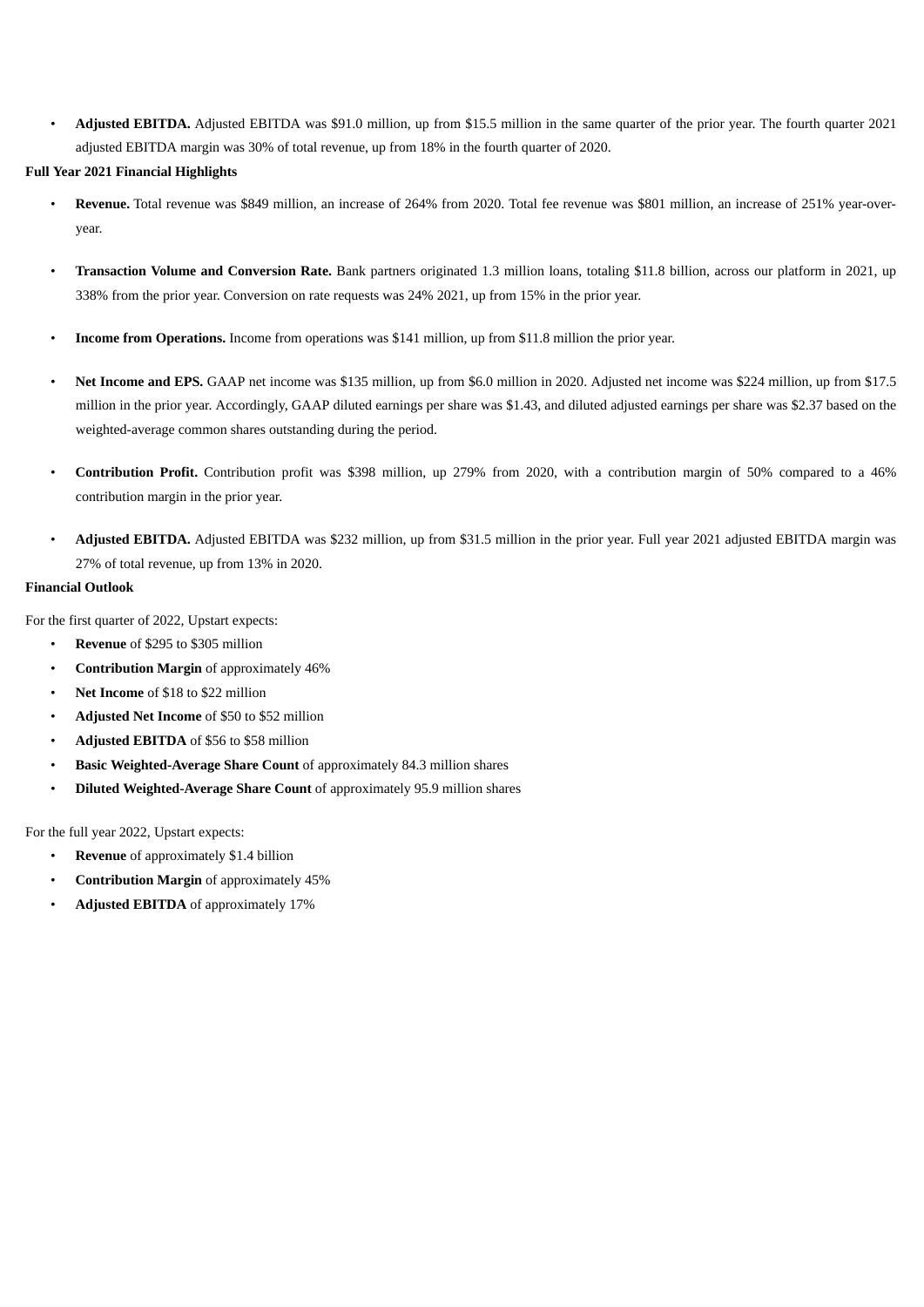#### • **Auto Transaction Volume** of approximately \$1.5 billion

Upstart has not reconciled the forward-looking non-GAAP measures above to comparable forward-looking GAAP measures because of the potential variability and uncertainty of incurring these costs and expenses in the future. Accordingly, a reconciliation is not available without unreasonable effort.

#### **Key Operating Metrics and Non-GAAP Financial Measures**

For a description of our key operating measures, please see the section titled "Key Operating Metrics" below.

Reconciliations of non-GAAP financial measures to the most directly comparable financial results as determined in accordance with GAAP are included at the end of this press release following the accompanying financial data. For a description of these non-GAAP financial measures, including the reasons management uses each measure, please see the section titled "About Non-GAAP Financial Measures" below.

#### **Conference Call and Webcast**

- Live Conference Call and Webcast at 1:30 p.m. PT on February 15, 2022. To access the call in the U.S. and Canada, dial, +1 877-614-0009, conference code 3385320, and outside of the U.S. and Canada, dial +1 313-209-7315, conference code 3385320. A webcast is available at ir.upstart.com.
- **Event Replay.** To replay the call in the U.S. and Canada, dial +1 888-203-1112 (code 3385320), and outside of the U.S. and Canada, dial +1 719- 457-0820 (code 3385320). A call replay is available through February 22, 2022. The webcast will be archived for one year at ir.upstart.com.

#### **About Upstart**

Upstart is a leading AI lending platform partnering with banks and credit unions to expand access to affordable credit. By leveraging Upstart's AI platform, Upstart-powered banks and credit unions can have higher approval rates and lower loss rates for every race, ethnicity, age, and gender, while simultaneously delivering the exceptional digital-first lending experience their customers demand. More than two-thirds of Upstart loans are approved instantly and are fully automated. Upstart was founded by ex-Googlers in 2012 and is based in San Mateo, California and Columbus, Ohio.

### **Press**

press@upstart.com

#### **Investors**

Jason Schmidt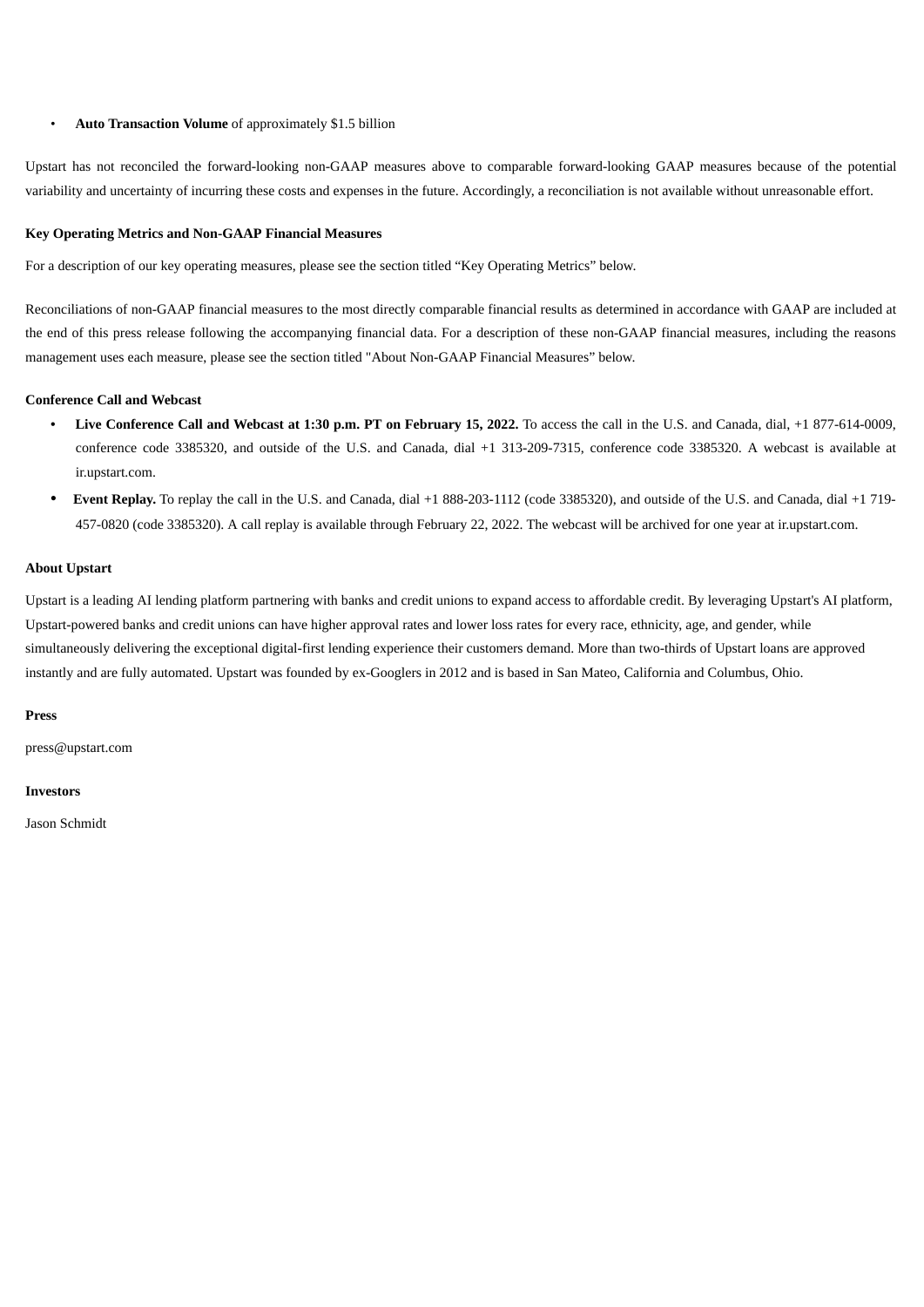Vice President, Investor Relations ir@upstart.com

#### **Forward-Looking Statements**

This press release contains forward-looking statements, including but not limited to, statements regarding our outlook for the first quarter and full year of 2022 and regarding auto loan originations providing growth opportunities. You can identify forward-looking statements by the fact that they do not relate strictly to historical or current facts. These statements may include words such as "anticipate", "estimate", "expect", "project", "plan", "intend", "target", "aim", "believe", "may", "will", "should", "becoming", "could", "can have", "likely" and other words and terms of similar meaning in connection with any discussion of the timing or nature of future operating or financial performance or other events. Forward-looking statements give our current expectations and projections relating to our financial condition; plans; objectives; growth opportunities; assumptions; risks; future performance; business; our share repurchase program and any other investments; and results of operations, including revenue, contribution margin, net income (loss), non-GAAP adjusted net income, adjusted EBITDA, adjusted EBITDA margin, basic weighted-average share count and diluted weighted-average share count. Neither we nor any other person assumes responsibility for the accuracy and completeness of any of these forward-looking statements. The forward-looking statements included in this press release and on the related teleconference call relate only to events as of the date hereof. Upstart undertakes no obligation to update or revise any forward-looking statement as a result of new information, future events or otherwise, except as otherwise required by law.

All forward-looking statements are subject to risks and uncertainties that may cause actual results to differ materially from those that we expected. More information about factors that could affect our results of operations and risks and uncertainties are provided in our public filings with the Securities and Exchange Commission, copies of which may be obtained by visiting our investor relations website at www.upstart.com or the SEC's website at www.sec.gov. These risks and uncertainties include, but are not limited to, our ability to sustain our growth rates; the effectiveness of our credit decisioning models and risk management efforts; overall economic conditions; disruptions in the credit markets; our ability to retain existing, and attract new, bank partners and lenders; and our ability to operate successfully in a highly-regulated industry.

# **Key Operating Metrics**

We review a number of operating metrics, including transaction volume, dollars; transaction volume, number of loans; and conversion rate; to evaluate our business, measure our performance, identify trends affecting our business, formulate business plans, and make strategic decisions.

We define "transaction volume, dollars" as the total principal of loans transacted on our platform between a borrower and the originating bank during the period presented. We define "transaction volume, number of loans" as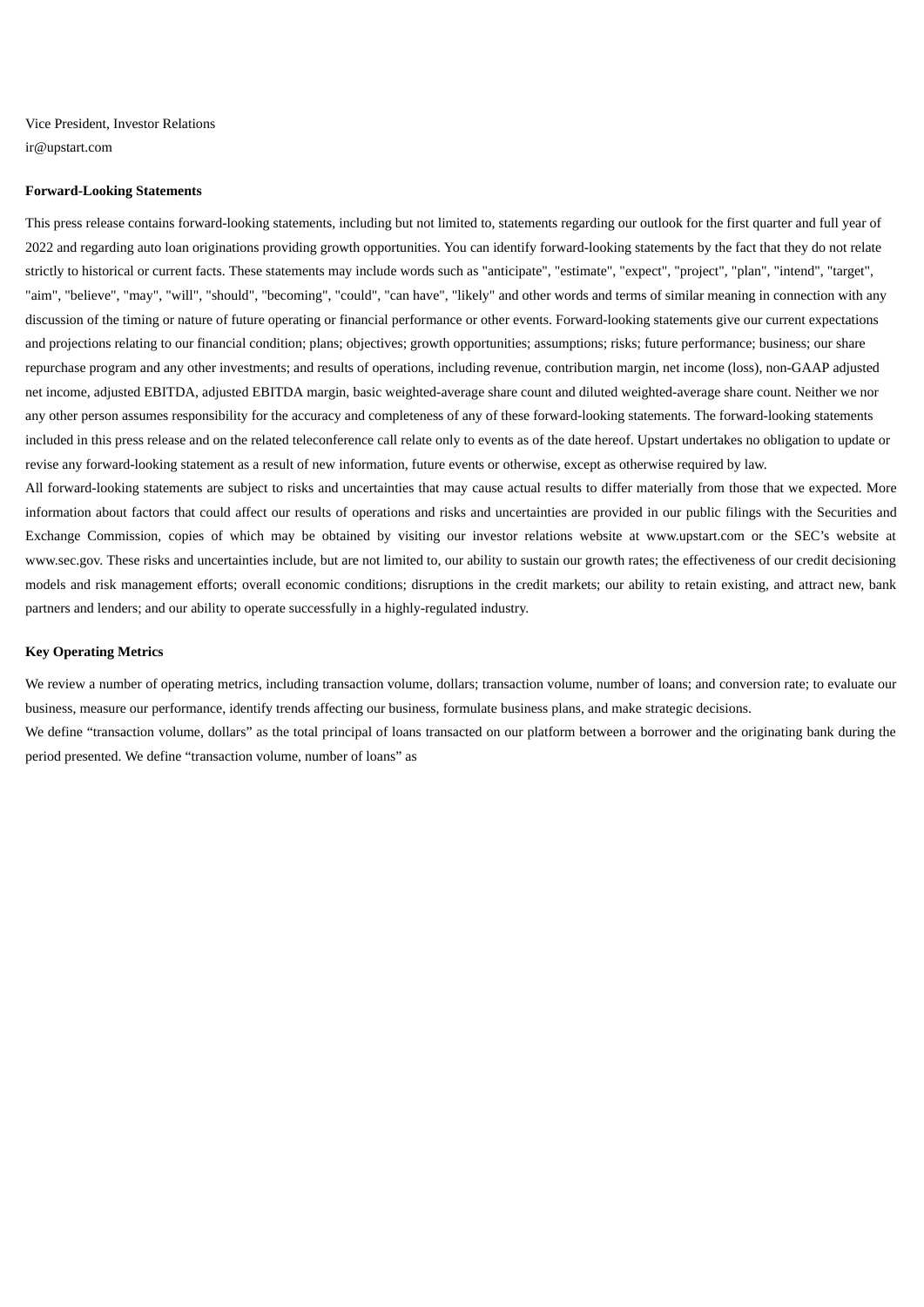the number of loans facilitated on our platform between a borrower and the originating bank during the period presented. We believe these metrics are good proxies for our overall scale and reach as a platform.

We define "conversion rate" as the number of loans transacted in a period divided by the number of rate inquiries received that we estimate to be legitimate, which we record when a borrower requests a loan offer on our platform. We track this metric to understand the impact of improvements to the efficiency of our borrower funnel on our overall growth. Until June 30, 2021, Conversion Rate considered all rate inquiries received on our platform. In the third quarter of 2021, we experienced a large and coordinated fraud attack. While the attack had no significant impact on our financial results, our borrower funnel conversion metrics were distorted by the volume of unsuccessful attempts to access loans. As a result, we modified our calculation of Conversion Rate to remove what we believe to be fraudulent loan requests from the total number of rate inquiries received to better reflect actual borrower behavior.

#### **About Non-GAAP Financial Measures**

In addition to our results determined in accordance with generally accepted accounting principles in the United States ("GAAP"), we believe the non-GAAP measures of contribution profit (loss), contribution margin, adjusted EBITDA, adjusted EBITDA margin, adjusted net income or loss, and adjusted net income or loss per share are useful in evaluating our operating performance. Certain of these non-GAAP measures exclude stock-based compensation and certain payroll tax expense, warrant expenses, depreciation, amortization, and other non-operating expenses. We exclude stock-based compensation and income and expense on warrants and other non-operating expenses because they are non-cash in nature and excluded in order to facilitate comparisons to other companies' results.

We believe non-GAAP information is useful in evaluating the operating results, ongoing operations, and for internal planning and forecasting purposes. We also believe that non-GAAP financial measures provide consistency and comparability with past financial performance and assist investors with comparing Upstart to other companies, some of which use similar non-GAAP financial measures to supplement their GAAP results. Non-GAAP financial measures are presented for supplemental informational purposes only and should not be considered a substitute for financial information presented in accordance with GAAP and may be different from similarly titled non-GAAP financial measures used by other companies.

Key limitations of our non-GAAP financial measures include: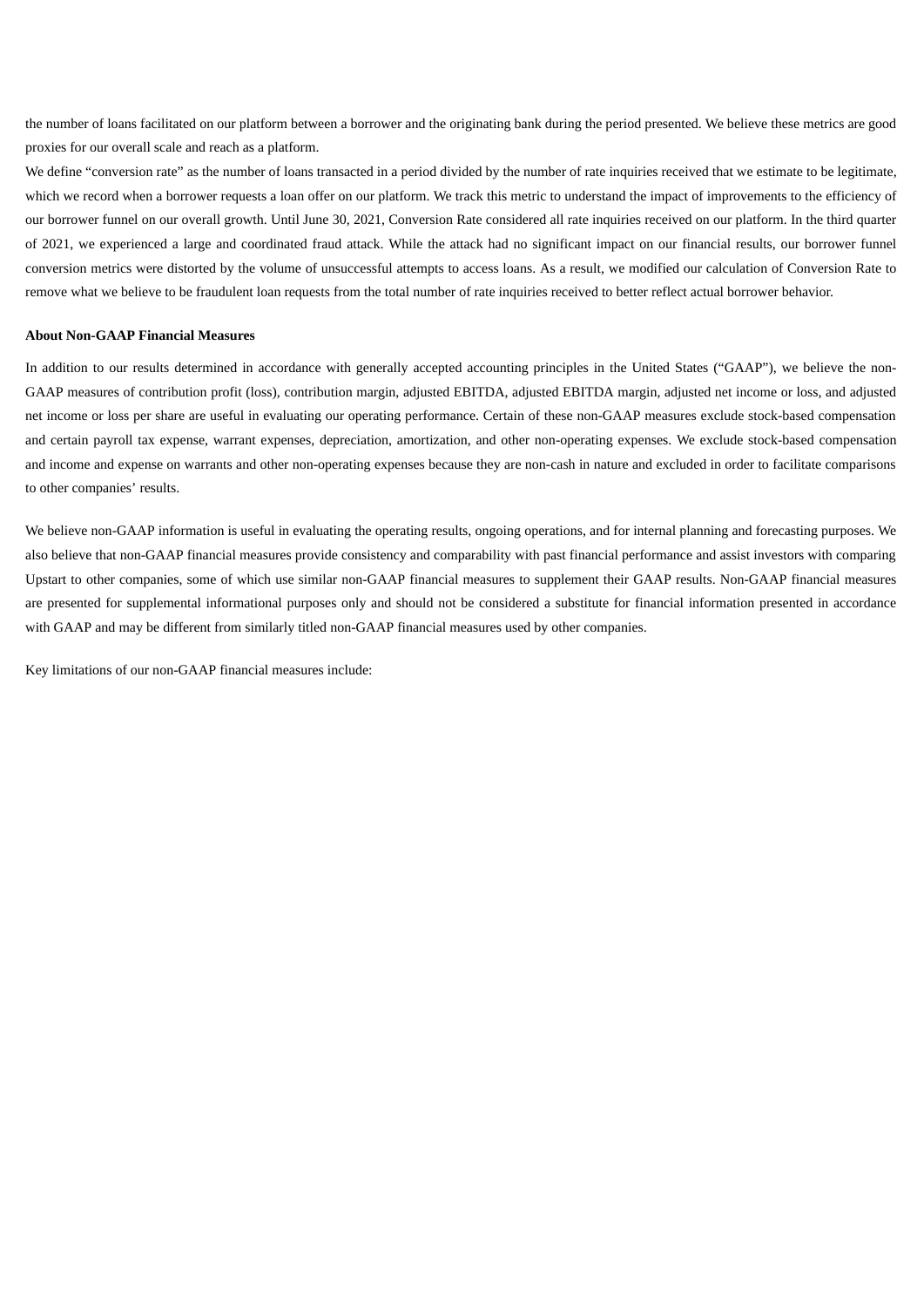- Contribution Profit is not a GAAP financial measure of, nor does it imply, profitability. Even if our revenue exceeds variable expenses over time, we may not be able to achieve or maintain profitability, and the relationship of revenue to variable expenses is not necessarily indicative of future performance;
- Contribution Profit does not reflect all of our variable expenses and involves some judgment and discretion around what costs vary directly with loan volume. Other companies that present contribution profit calculate it differently and, therefore, similarly titled measures presented by other companies may not be directly comparable to ours;
- Although depreciation expense is a non-cash charge, the assets being depreciated may have to be replaced in the future, and Adjusted EBITDA does not reflect cash capital expenditure requirements for such replacements or for new capital expenditure requirements;
- Adjusted EBITDA excludes stock-based compensation expense and certain employer payroll taxes on employee stock transactions. Stock-based compensation expense has been, and will continue to be for the foreseeable future, a significant recurring expense for our business and an important part of our compensation strategy. The amount of employer payroll tax-related expense on employee stock transactions is dependent on our stock price and other factors that are beyond our control and which not correlate to the operation of the business;
- Adjusted EBITDA does not reflect: (1) changes in, or cash requirements for, our working capital needs; (2) interest expense, or the cash requirements necessary to service interest or principal payments on our debt, which reduces cash available to us; or (3) tax payments that may represent a reduction in cash available to us;
- The expenses and other items that we exclude in our calculation of Adjusted EBITDA may differ from the expenses and other items, if any, that other companies may exclude from Adjusted EBITDA when they report their operating results.

Reconciliation tables of the most comparable GAAP financial measures to the non-GAAP financial measures used in this press release are included below.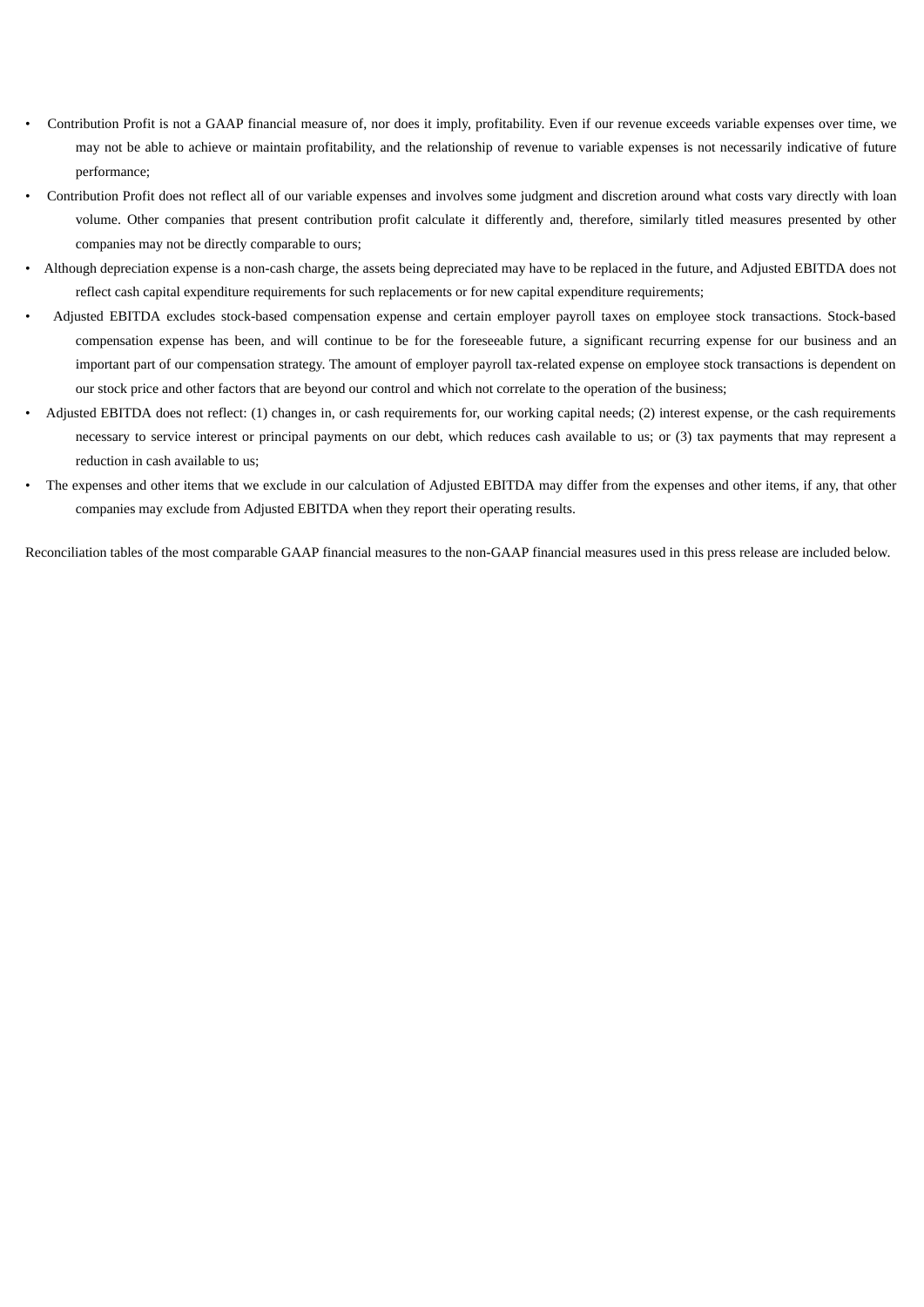#### **UPSTART HOLDINGS, INC. CONSOLIDATED BALANCE SHEETS (In Thousands, Except Share and Per Share Data)**

|                                                                                                                                                                                          | December 31, |           |    | December 31, |
|------------------------------------------------------------------------------------------------------------------------------------------------------------------------------------------|--------------|-----------|----|--------------|
|                                                                                                                                                                                          |              | 2020      |    | 2021         |
| <b>Assets</b>                                                                                                                                                                            |              |           |    |              |
| Cash                                                                                                                                                                                     | \$           | 250,819   | \$ | 986,608      |
| Restricted cash                                                                                                                                                                          |              | 60,514    |    | 204,633      |
| Loans (at fair value)                                                                                                                                                                    |              | 78,460    |    | 252,477      |
| Notes receivable and residual certificates (at fair value)                                                                                                                               |              | 19,074    |    | 8,288        |
| Property, equipment, and software, net                                                                                                                                                   |              | 10,032    |    | 24,259       |
| Operating lease right of use assets                                                                                                                                                      |              | 18,310    |    | 96,118       |
| Non-marketable equity security                                                                                                                                                           |              |           |    | 40,000       |
| Goodwill                                                                                                                                                                                 |              |           |    | 67,062       |
| Intangible assets, net                                                                                                                                                                   |              |           |    | 19,906       |
| Other assets (includes \$6,831 and \$18,388 at fair value as of December 31, 2020 and December 31, 2021,                                                                                 |              |           |    |              |
| respectively)                                                                                                                                                                            |              | 40,046    |    | 121,104      |
| <b>Total assets</b>                                                                                                                                                                      | \$           | 477,255   | \$ | 1,820,455    |
| <b>Liabilities and Stockholders' Equity</b>                                                                                                                                              |              |           |    |              |
| Liabilities:                                                                                                                                                                             |              |           |    |              |
| Accounts payable                                                                                                                                                                         | \$           | 13,775    | \$ | 6,563        |
| Payable to investors                                                                                                                                                                     |              | 45,501    |    | 107,598      |
| <b>Borrowings</b>                                                                                                                                                                        |              | 62,626    |    | 695,432      |
| Accrued expenses and other liabilities (includes \$9,530 and \$13,095 at fair value as of December 31,<br>2020 and December 31, 2021, respectively)                                      |              | 35,669    |    | 103,418      |
| Operating lease liabilities                                                                                                                                                              |              | 19,432    |    | 100,366      |
| <b>Total liabilities</b>                                                                                                                                                                 |              | 177,003   |    | 1,013,377    |
| Stockholders' equity:                                                                                                                                                                    |              |           |    |              |
| Common stock, \$0.0001 par value; 700,000,000 shares authorized; 73,314,026 and 83,659,665, shares<br>issued and outstanding as of December 31, 2020 and December 31, 2021, respectively |              | 7         |    | 8            |
| Additional paid-in capital                                                                                                                                                               |              | 369,467   |    | 740,849      |
| Retained earnings (accumulated deficit)                                                                                                                                                  |              | (69, 222) |    | 66,221       |
| Total stockholders' equity                                                                                                                                                               |              | 300,252   |    | 807,078      |
| Total liabilities and stockholders' equity                                                                                                                                               | \$           | 477,255   | \$ | 1,820,455    |
|                                                                                                                                                                                          |              |           |    |              |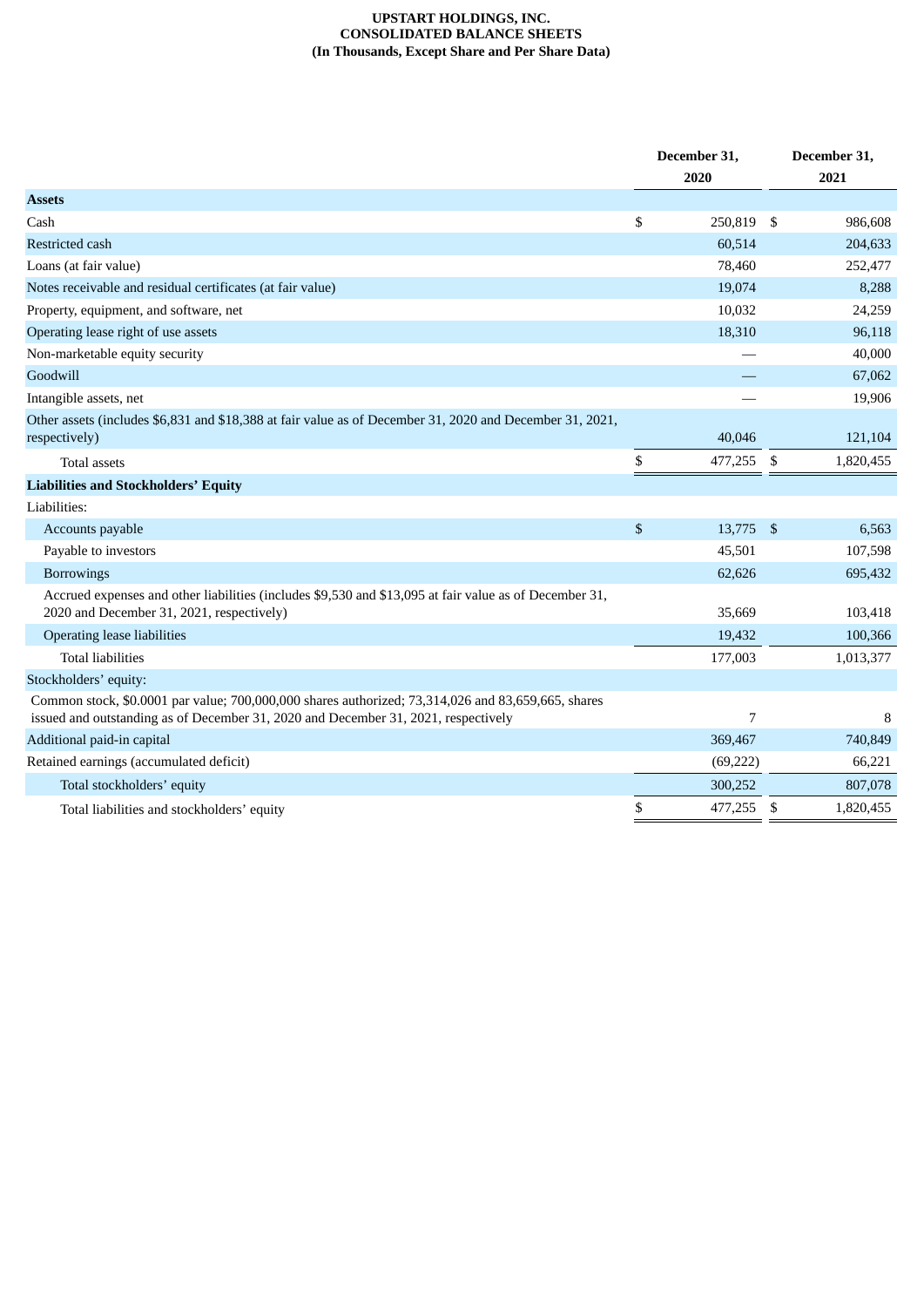#### **UPSTART HOLDINGS, INC. CONSOLIDATED STATEMENTS OF OPERATIONS and COMPREHENSIVE INCOME (In Thousands, Except Share and Per Share Data) (Unaudited)**

|                                                                                                                                                                | <b>Three Months Ended</b><br>December 31, |            |              |            |    | <b>Year Ended</b><br>December 31, |            |            |  |
|----------------------------------------------------------------------------------------------------------------------------------------------------------------|-------------------------------------------|------------|--------------|------------|----|-----------------------------------|------------|------------|--|
|                                                                                                                                                                |                                           | 2020       |              | 2021       |    | 2020                              |            | 2021       |  |
| Revenue:                                                                                                                                                       |                                           |            |              |            |    |                                   |            |            |  |
| Revenue from fees, net                                                                                                                                         | \$                                        | 84,421     | -\$          | 287,387    | \$ | 228,600                           | -\$        | 801,275    |  |
| Interest income and fair value adjustments, net (a)                                                                                                            |                                           | 2,289      |              | 17,461     |    | 4,816                             |            | 47,314     |  |
| Total revenue                                                                                                                                                  |                                           | 86,710     |              | 304,848    |    | 233,416                           |            | 848,589    |  |
| Operating expenses:                                                                                                                                            |                                           |            |              |            |    |                                   |            |            |  |
| Sales and marketing                                                                                                                                            |                                           | 34,546     |              | 114,815    |    | 99,659                            |            | 333,453    |  |
| <b>Customer operations</b>                                                                                                                                     |                                           | 12,789     |              | 41,049     |    | 37,581                            |            | 117,579    |  |
| Engineering and product development                                                                                                                            |                                           | 14,151     |              | 46,495     |    | 38,802                            |            | 133,999    |  |
| General, administrative, and other                                                                                                                             |                                           | 14,831     |              | 42,075     |    | 45,609                            |            | 122,677    |  |
| Total operating expenses                                                                                                                                       |                                           | 76,317     |              | 244,434    |    | 221,651                           |            | 707,708    |  |
| Income from operations                                                                                                                                         |                                           | 10,393     |              | 60,414     |    | 11,765                            |            | 140,881    |  |
| Other income (expense)                                                                                                                                         |                                           | 52         |              | 22         |    | 5,549                             |            | (5, 174)   |  |
| Expense on warrants and convertible notes, net                                                                                                                 |                                           | (9,047)    |              | (1, 169)   |    | (11, 364)                         |            | (1,976)    |  |
| Net income before income taxes                                                                                                                                 |                                           | 1,398      |              | 59,267     |    | 5,950                             |            | 133,731    |  |
| Provision (benefit) for income taxes                                                                                                                           |                                           | 371        |              | 323        |    | 371                               |            | (1,712)    |  |
| Net income before attribution to noncontrolling interests                                                                                                      |                                           | 1,027      |              | 58,944     |    | 5,579                             |            | 135,443    |  |
| Net loss attributable to noncontrolling interests                                                                                                              |                                           |            |              |            |    | (404)                             |            |            |  |
| Net income attributable to Upstart Holdings, Inc. common stockholders                                                                                          | \$                                        | 1,027      | $\mathbb{S}$ | 58,944     | \$ | 5,983 \$                          |            | 135,443    |  |
| Net income per share attributable to Upstart Holdings, Inc. common<br>stockholders, basic                                                                      | \$                                        |            | \$           | 0.71S      |    |                                   | \$         | 1.73       |  |
| Net income per share attributable to Upstart Holdings, Inc. common<br>stockholders, diluted                                                                    | $\mathbb{S}$                              |            | $\sqrt{3}$   | $0.61$ \$  |    |                                   | $\sqrt{3}$ | 1.43       |  |
| Weighted-average number of shares outstanding used in computing net<br>income per share attributable to Upstart Holdings, Inc. common<br>stockholders, basic   |                                           | 26,001,856 |              | 82,616,735 |    | 17,513,670                        |            | 78,106,359 |  |
| Weighted-average number of shares outstanding used in computing net<br>income per share attributable to Upstart Holdings, Inc. common<br>stockholders, diluted |                                           | 26,001,856 |              | 98,804,259 |    | 17,513,670                        |            | 94,772,641 |  |

\_\_\_\_\_\_\_\_\_\_\_\_ (a) Includes \$1,014 from related parties expense and \$4,238 of related parties fair value adjustments for the year ended December 31, 2020.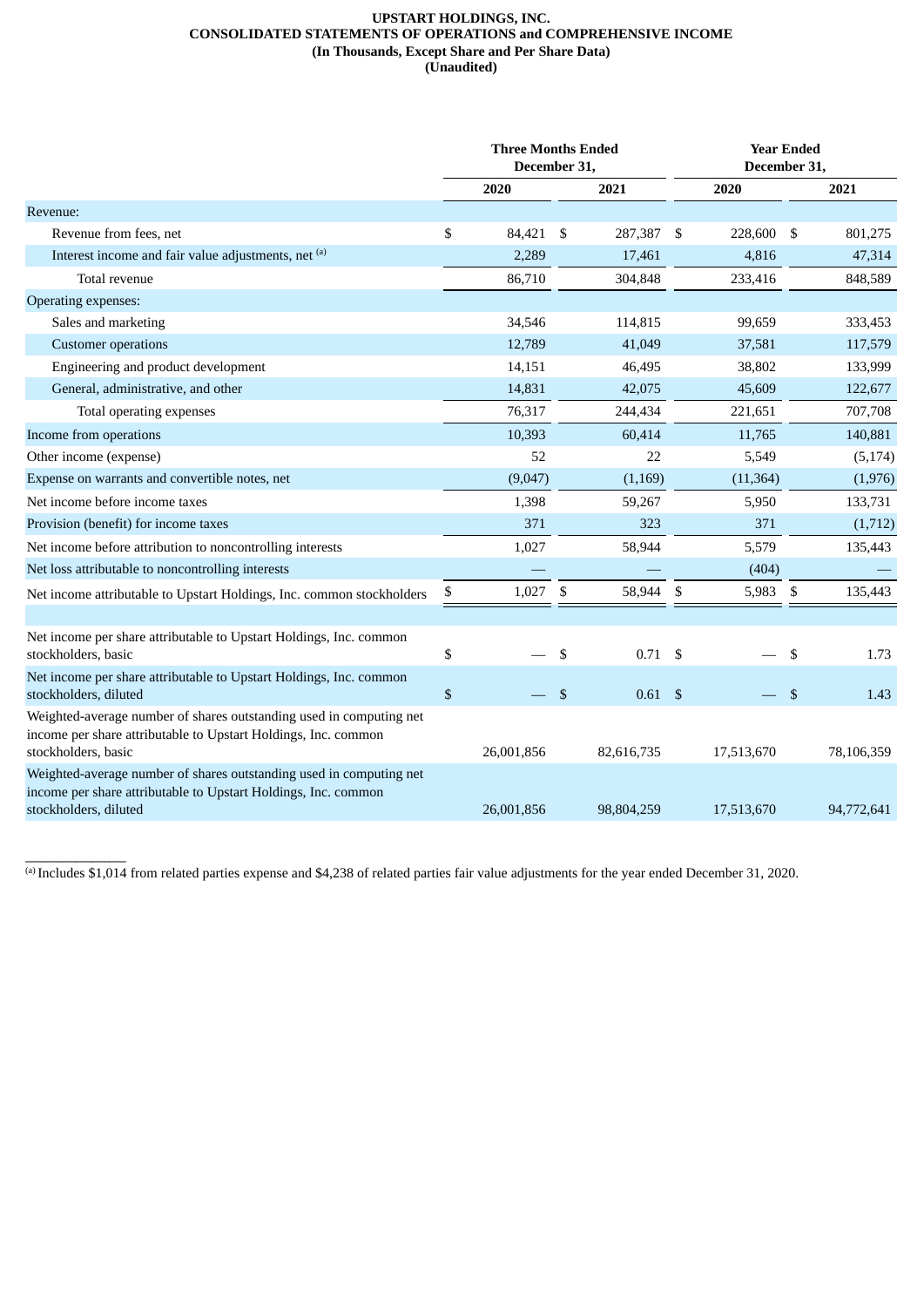# **UPSTART HOLDINGS, INC. CONSOLIDATED STATEMENTS OF CASH FLOWS (In Thousands)**

|                                                                                          | <b>Year Ended</b><br>December 31, |             |    |             |
|------------------------------------------------------------------------------------------|-----------------------------------|-------------|----|-------------|
|                                                                                          |                                   | 2020        |    | 2021        |
| <b>Cash flows from operating activities</b>                                              |                                   |             |    |             |
| Net income before attribution to noncontrolling interests                                | \$                                | 5,579       | \$ | 135,443     |
| Adjustments to reconcile net income to net cash provided by operating activities:        |                                   |             |    |             |
| Change in fair value of financial instruments (a)                                        |                                   | 29,049      |    | (228)       |
| Stock-based compensation                                                                 |                                   | 11,513      |    | 73,186      |
| Gain on loan servicing arrangements and sale of noncontrolling interests, net            |                                   | (1,530)     |    | (6, 916)    |
| Depreciation and amortization                                                            |                                   | 2,278       |    | 7,541       |
| Incentive share expense                                                                  |                                   | 787         |    |             |
| Non-cash interest expense                                                                |                                   | 73          |    | 1,983       |
| Net changes in operating assets and liabilities:                                         |                                   |             |    |             |
| Purchase of loans for immediate resale                                                   |                                   | (2,540,948) |    | (8,713,476) |
| Proceeds from immediate resale of loans                                                  |                                   | 2,540,948   |    | 8,713,476   |
| Purchase of loans held-for-sale                                                          |                                   | (116, 127)  |    | (219, 128)  |
| Principal payments received for loans held-for-sale                                      |                                   | 18,218      |    | 8,659       |
| Net proceeds from sale of loans held-for-sale                                            |                                   | 47,604      |    | 112,569     |
| Other assets                                                                             |                                   | (13, 186)   |    | (62, 042)   |
| Operating lease liability and right-of-use asset                                         |                                   | 251         |    | 3,126       |
| Accounts payable                                                                         |                                   | 7,033       |    | (7,513)     |
| Payable to investors                                                                     |                                   | 19,446      |    | 62,097      |
| Accrued expenses and other liabilities                                                   |                                   | 4,709       |    | 59,576      |
| Net cash provided by operating activities                                                |                                   | 15,697      |    | 168,353     |
|                                                                                          |                                   |             |    |             |
| <b>Cash flows from investing activities</b>                                              |                                   |             |    |             |
| Principal payments received for loans held by consolidated securitizations               |                                   | 24,018      |    |             |
| Net proceeds from sale of loans held-for-investment                                      |                                   | 97,340      |    | 51,403      |
| Principal payments received for loans held-for-investment                                |                                   | 15,758      |    | 24,532      |
| Principal payments received for notes receivable and repayments of residual certificates |                                   | 14,665      |    | 11,458      |
| Purchase of loans held-for-investment                                                    |                                   | (9,655)     |    | (159, 398)  |
| Purchase of non-marketable equity security                                               |                                   |             |    | (40,000)    |
| Purchase of notes receivable and residual certificates                                   |                                   | (4)         |    |             |

| Purchase of property and equipment                  | (1,355) | (8,427)    |
|-----------------------------------------------------|---------|------------|
| Capitalized software costs                          | (4,250) | (6,688)    |
| Acquisition, net of cash acquired                   |         | (16,757)   |
| Net cash (used in) provided by investing activities | 136.517 | (143, 877) |
|                                                     |         |            |

| <b>Cash flows from financing activities</b>                                                      |         |         |
|--------------------------------------------------------------------------------------------------|---------|---------|
| Proceeds from initial public offering, net of underwriting discounts and offering costs          | 159,488 |         |
| Proceeds from secondary offering, net of underwriting discounts, commissions, and offering costs |         | 263,931 |
| Proceeds from borrowings                                                                         | 92,057  | 718,422 |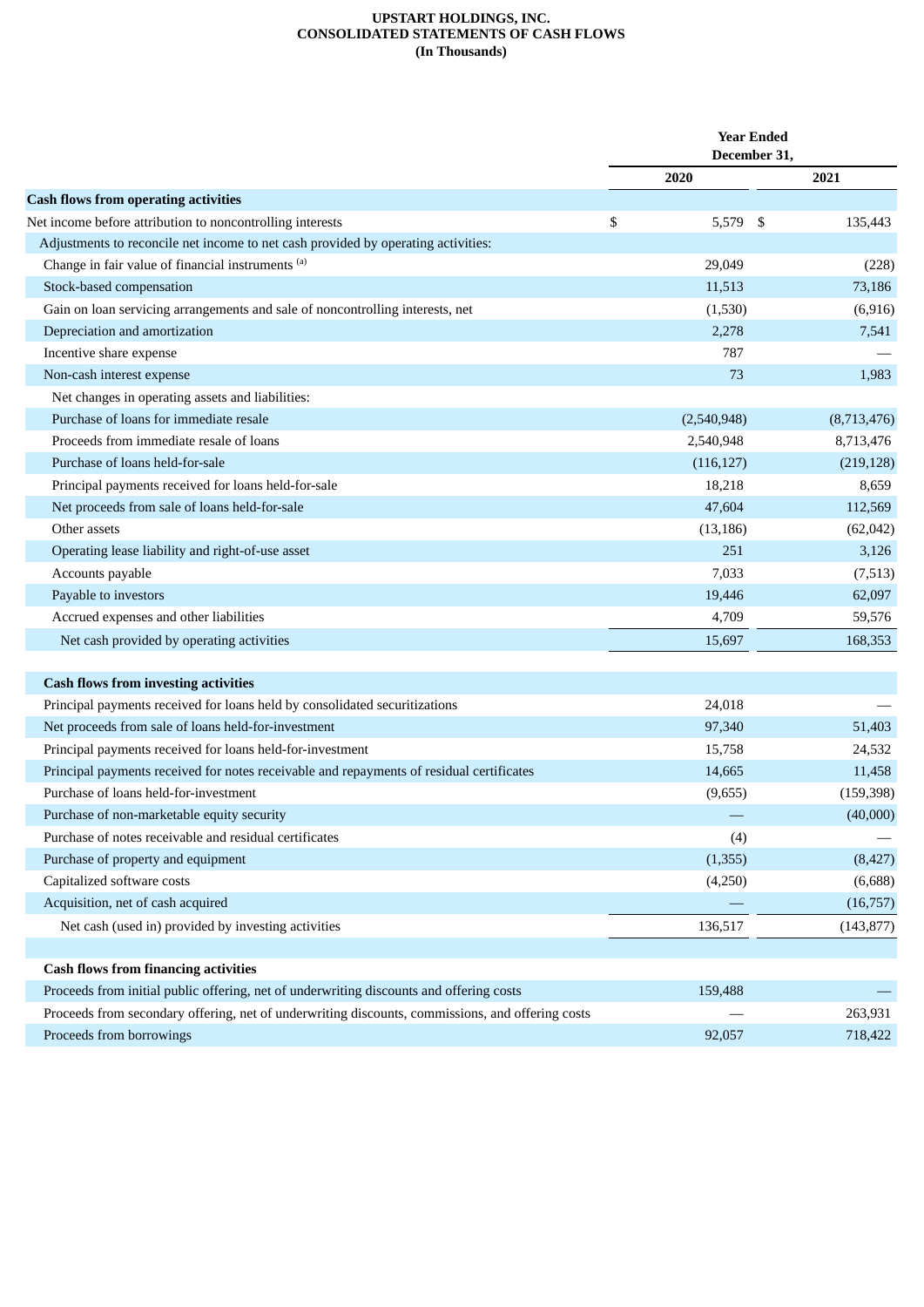#### **UPSTART HOLDINGS, INC. CONSOLIDATED STATEMENTS OF CASH FLOWS (In Thousands)**

| Payment of debt issuance costs                                            |            | (15, 727) |
|---------------------------------------------------------------------------|------------|-----------|
| Purchase of capped calls                                                  |            | (58, 523) |
| Taxes paid related to net share settlement of equity awards               |            | (236)     |
| Payments made on securitization notes and certificates (b)                | (26, 126)  |           |
| Repayments of borrowings                                                  | (148, 113) | (71, 316) |
| Distributions made to noncontrolling interests                            | (622)      |           |
| Proceeds from exercise of convertible preferred stock warrants            | 6          |           |
| Proceeds from issuance of common stock under employee stock purchase plan |            | 4,145     |
| Proceeds from exercise of stock options                                   | 2,362      | 14,736    |
| Net cash provided by financing activities                                 | 79,052     | 855,432   |
| Net increase in cash and restricted cash                                  | 231,266    | 879,908   |
| Cash and restricted cash at beginning of year                             | 80,067     | 311,333   |
| Cash and restricted cash at end of year                                   | 311,333    | 1,191,241 |

(a) Includes \$(4,238) from related parties for the year ended December 31, 2020.

*\_\_\_\_\_\_\_\_\_\_\_\_*

(b) Includes \$1,034 paid to related parties for the year ended December 31, 2020.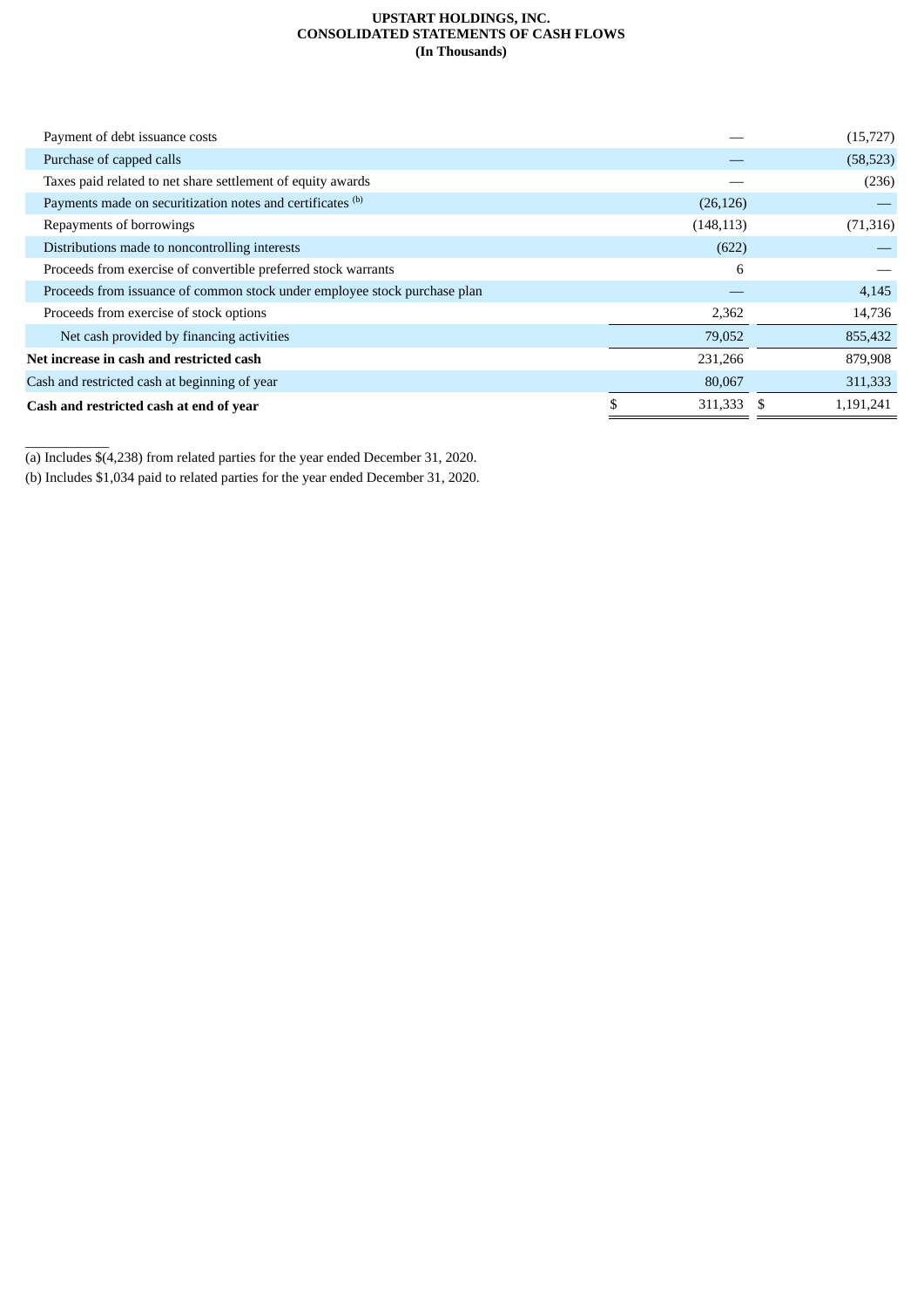#### **UPSTART HOLDINGS, INC. RECONCILIATION OF GAAP TO NON-GAAP FINANCIAL MEASURES (In Thousands, Except Share and Per Share Data) (Unaudited)**

|                                                                                | <b>Three Months Ended</b><br>December 31, |         |    |           |              |         | <b>Year Ended</b><br>December 31, |          |  |
|--------------------------------------------------------------------------------|-------------------------------------------|---------|----|-----------|--------------|---------|-----------------------------------|----------|--|
|                                                                                |                                           | 2020    |    | 2021      |              | 2020    |                                   | 2021     |  |
| Revenue from fees, net                                                         | \$                                        | 84,421  | \$ | 287,387   | $\mathbb{S}$ | 228,600 | $\mathfrak{S}$                    | 801,275  |  |
| Income from operations                                                         |                                           | 10,393  |    | 60,414    |              | 11,765  |                                   | 140,881  |  |
| <b>Operating Margin</b>                                                        |                                           | 12 %    |    | 21 %      |              | 5%      |                                   | 18 %     |  |
| Sales and marketing, net of borrower acquisition costs <sup>(1)</sup> \$       |                                           | 2,308   | \$ | 11,364    | \$           | 7,959   | \$                                | 25,840   |  |
| Customer operations, net of borrower verification and<br>servicing costs $(2)$ |                                           | 1,996   |    | 6,596     |              | 5,769   |                                   | 21,797   |  |
| Engineering and product development                                            |                                           | 14,151  |    | 46,495    |              | 38,802  |                                   | 133,999  |  |
| General, administrative, and other                                             |                                           | 14,831  |    | 42,075    |              | 45,609  |                                   | 122,677  |  |
| Interest income and fair value adjustments, net                                |                                           | (2,289) |    | (17, 461) |              | (4,816) |                                   | (47,314) |  |
| <b>Contribution Profit</b>                                                     |                                           | 41,390  | \$ | 149,483   | \$           | 105,088 | \$                                | 397,880  |  |
| <b>Contribution Margin</b>                                                     |                                           | 49 %    |    | 52 %      |              | 46 %    |                                   | 50 %     |  |

(1) Borrower acquisition costs were \$32.2 million and \$103.5 million for the three months ended December 31, 2020 and 2021, respectively, and were \$91.7 million and \$307.6 million for the year ended December 31, 2020 and 2021, respectively. Borrower acquisition costs consist of our sales and marketing expenses adjusted to exclude costs not directly attributable to attracting a new borrower, such as payroll-related expenses for our business development and marketing teams, as well as other operational, brand awareness and marketing activities.

(2) Borrower verification and servicing costs were \$10.8 million and \$34.5 million for the three months ended December 31, 2020 and 2021, respectively, and were \$31.8 million and \$95.8 million for the year ended December 31, 2020 and 2021, respectively. Borrower verification and servicing costs consist of payroll and other personnel-related expenses for personnel engaged in loan onboarding, verification and servicing, as well as servicing system costs. It excludes payroll and personnelrelated expenses and stock-based compensation for certain members of our customer operations team whose work is not directly attributable to onboarding and servicing loans.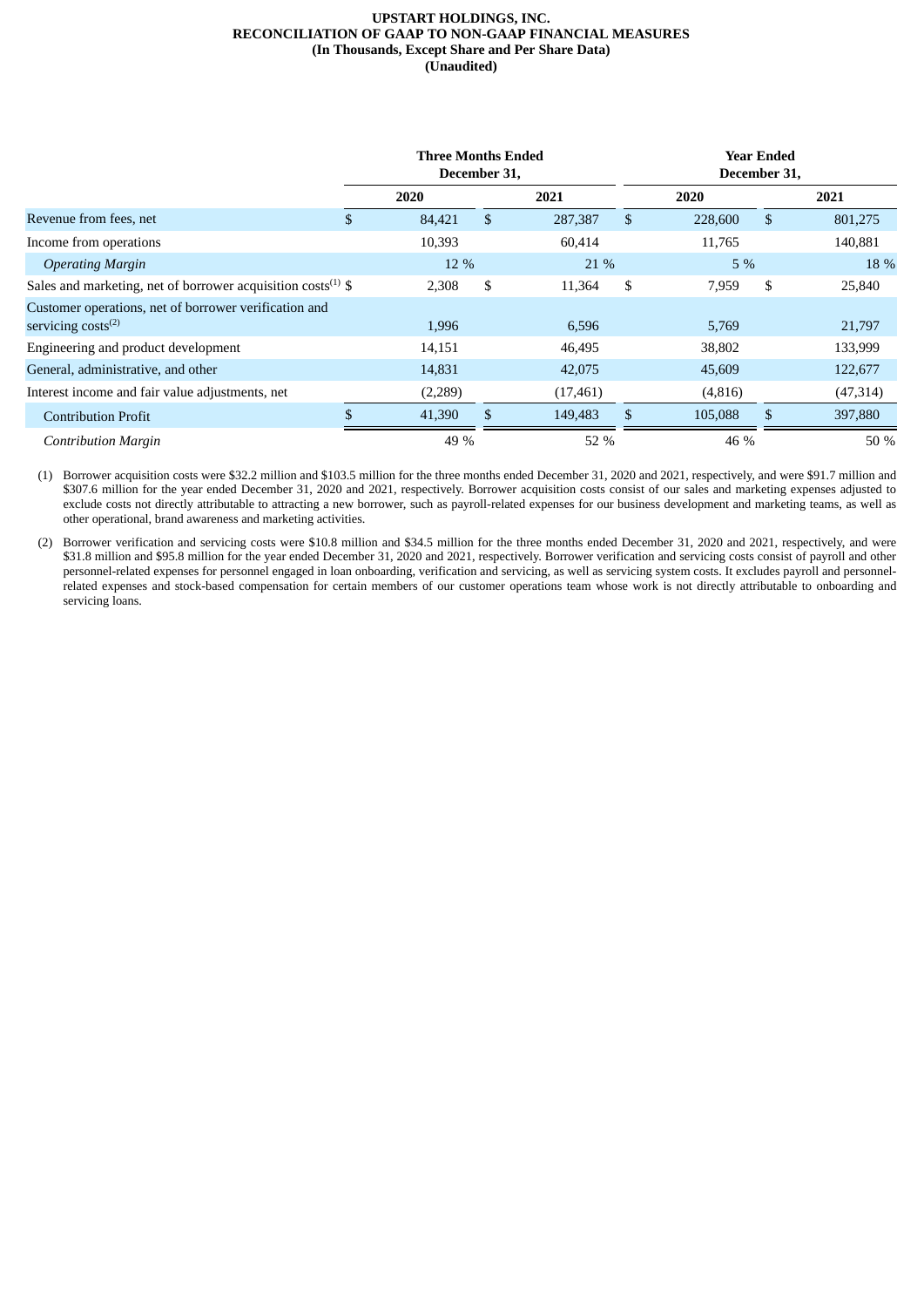#### **UPSTART HOLDINGS, INC. RECONCILIATION OF GAAP TO NON-GAAP FINANCIAL MEASURES (In Thousands, Except Share and Per Share Data) (Unaudited)**

|                                                                             | <b>Three Months Ended</b><br>December 31, |        |              |         |              |         | <b>Year Ended</b><br>December 31, |         |  |
|-----------------------------------------------------------------------------|-------------------------------------------|--------|--------------|---------|--------------|---------|-----------------------------------|---------|--|
|                                                                             | 2020                                      |        |              | 2021    |              | 2020    |                                   | 2021    |  |
| Total revenue                                                               | \$                                        | 86,710 | $\mathbb{S}$ | 304,848 | $\mathbb{S}$ | 233,416 | $\mathfrak{S}$                    | 848,589 |  |
| Net income attributable to Upstart Holdings, Inc.<br>common stockholders    |                                           | 1,027  |              | 58,944  |              | 5,983   |                                   | 135,443 |  |
| <b>Net Income Margin</b>                                                    |                                           | 1 %    |              | 19 %    |              | 3%      |                                   | 16 %    |  |
| Adjusted to exclude the following:                                          |                                           |        |              |         |              |         |                                   |         |  |
| Stock-based compensation and certain payroll tax<br>expenses <sup>(1)</sup> | \$                                        | 4,411  | \$           | 28,013  | \$           | 11,513  | \$                                | 87,461  |  |
| Depreciation and amortization                                               |                                           | 647    |              | 2,557   |              | 2,278   |                                   | 7,541   |  |
| Expense on warrants and convertible notes, $net^{(2)}$                      |                                           | 9,047  |              | 1,169   |              | 11,364  |                                   | 1,976   |  |
| Provision for income taxes                                                  |                                           | 371    |              | 323     |              | 371     |                                   | (1,712) |  |
| Acquisition-related costs                                                   |                                           |        |              |         |              |         |                                   | 1,237   |  |
| <b>Adjusted EBITDA</b>                                                      |                                           | 15,503 | \$           | 91,006  | \$           | 31,509  | \$                                | 231,946 |  |
| <b>Adjusted EBITDA Margin</b>                                               |                                           | 18 %   |              | 30 %    |              | 13 %    |                                   | 27 %    |  |

(1) In 2021, we began excluding the amount of employer payroll tax-related expense on employee stock transactions, as the amount is dependent on our stock price and other factors that are beyond our control and do not correlate to the operation of our business.

(2) Consists of fair value adjustments to our warrant liability for the three months ended December 31, 2020 and year ended December 31, 2020 and interest expense for all years presented.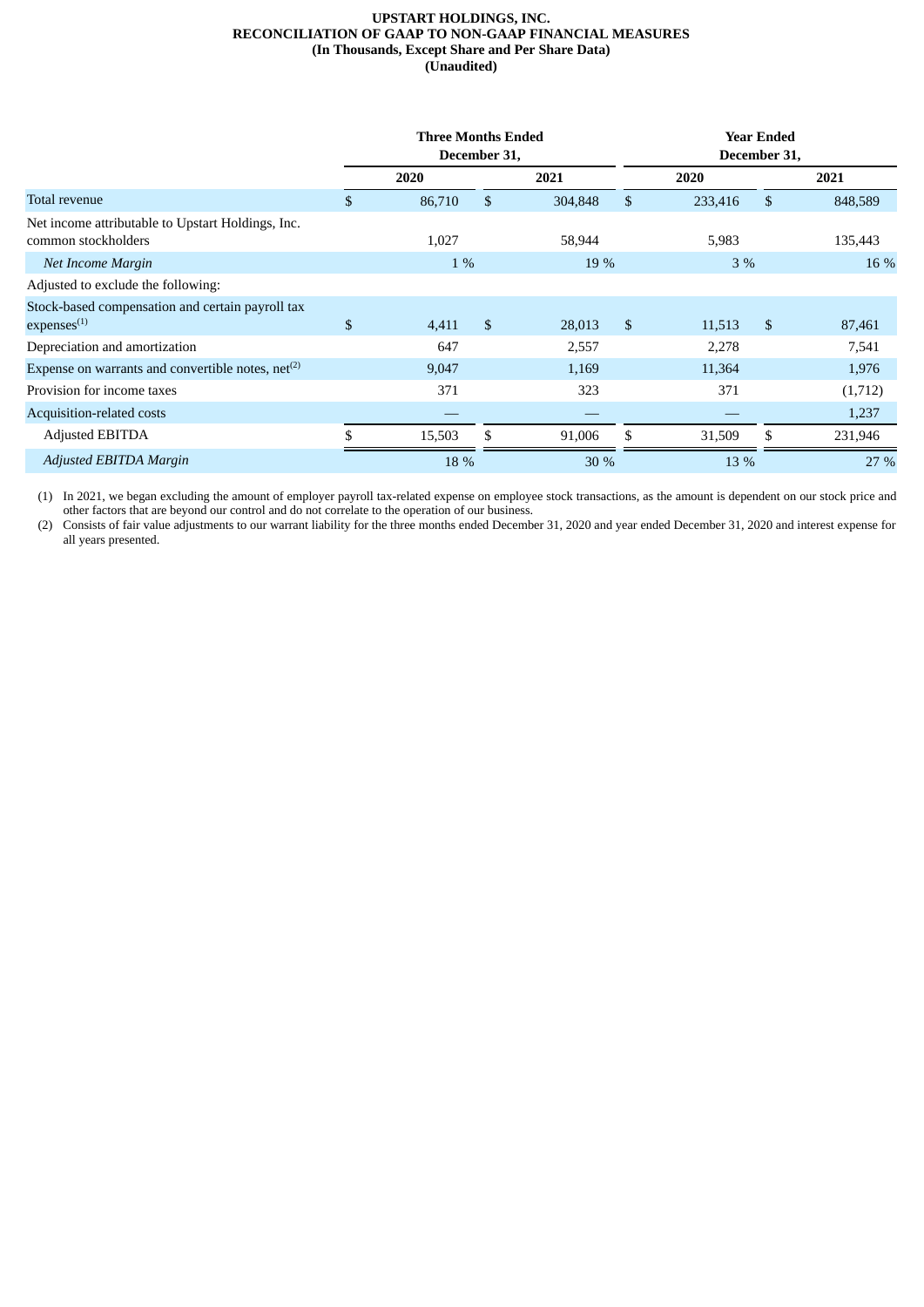#### **UPSTART HOLDINGS, INC. RECONCILIATION OF GAAP TO NON-GAAP FINANCIAL MEASURES (In Thousands, Except Share and Per Share Data) (Unaudited)**

|                                                                             | <b>Three Months Ended</b><br>December 31, |            |                |                |      | <b>Year Ended</b><br>December 31, |    |            |  |
|-----------------------------------------------------------------------------|-------------------------------------------|------------|----------------|----------------|------|-----------------------------------|----|------------|--|
|                                                                             |                                           | 2020       |                | 2021           |      | 2020                              |    | 2021       |  |
| Net income attributable to Upstart Holdings, Inc. common<br>stockholders    | \$                                        | $1,027$ \$ |                | 58,944 \$      |      | $5,983$ \$                        |    | 135,443    |  |
| Adjusted to exclude the following:                                          |                                           |            |                |                |      |                                   |    |            |  |
| Stock-based compensation and certain payroll tax<br>expenses <sup>(1)</sup> |                                           | 4,411      |                | 28,013         |      | 11,513                            |    | 87,461     |  |
| Acquisition-related costs                                                   |                                           |            |                |                |      |                                   |    | 1,237      |  |
| <b>Adjusted Net Income</b>                                                  | \$                                        | 5,438      | \$             | 86,957 \$      |      | 17,496 \$                         |    | 224,141    |  |
| Net income per share:                                                       |                                           |            |                |                |      |                                   |    |            |  |
| <b>Basic</b>                                                                | \$                                        |            | $\mathfrak{S}$ | $0.71 \quad $$ |      |                                   | \$ | 1.73       |  |
| <b>Diluted</b>                                                              | \$                                        |            | \$             | 0.61           | - \$ |                                   | \$ | 1.43       |  |
| Adjusted Net Income per Share:                                              |                                           |            |                |                |      |                                   |    |            |  |
| <b>Basic</b>                                                                | \$                                        | 0.21       | - \$           | 1.05           | -\$  | $1.00\quad$ \$                    |    | 2.87       |  |
| <b>Diluted</b>                                                              | \$                                        | 0.07       | -\$            | 0.89           | -\$  | $0.23$ \$                         |    | 2.37       |  |
| Weighted-average common shares outstanding:                                 |                                           |            |                |                |      |                                   |    |            |  |
| <b>Basic</b>                                                                |                                           | 26,001,856 |                | 82,616,735     |      | 17,513,670                        |    | 78,106,359 |  |
| Diluted                                                                     |                                           | 80,275,422 |                | 98,804,259     |      | 76,098,275                        |    | 94,772,641 |  |

(1) In 2021, we began excluding the amount of employer payroll tax-related expense on employee stock transactions, as the amount is dependent on our stock price and other factors that are beyond our control and do not correlate to the operation of our business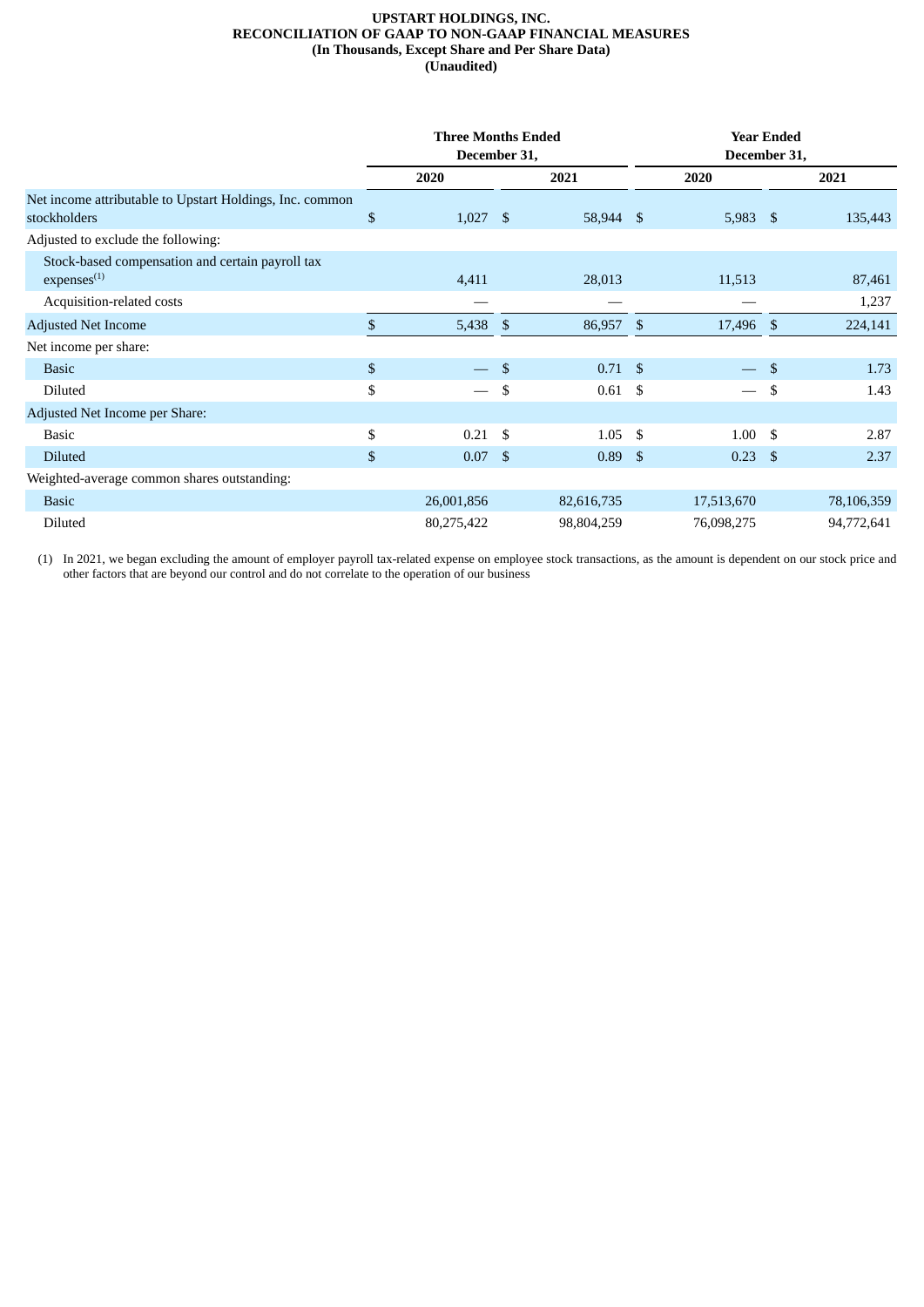#### **Upstart Announces Share Repurchase Program**

<span id="page-16-0"></span>**SAN MATEO, Calif. – February 15, 2022 –** Upstart Holdings, Inc. (NASDAQ: UPST), a leading artificial intelligence (AI) lending platform, today announced that its Board of Directors has approved a share repurchase program with authorization to purchase up to \$400 million of common stock.

"With the volatility in the trading of our stock, we have seen what we believe to be attractive buying conditions at various times over the past year, and our profitability puts us in a position to be able to initiate this program and take advantage of those situations on behalf of our shareholders," said Sanjay Datta, CFO of Upstart.

Upstart may repurchase shares from time to time through open market purchases, in privately negotiated transactions or by other means, including through the use of trading plans intended to qualify under Rule 10b5-1 under the Securities Exchange Act of 1934, as amended. The actual timing and amount of future repurchases are subject to business and market conditions, corporate and regulatory requirements, stock price, acquisition opportunities and other factors. The share repurchase program does not obligate Upstart to acquire any particular amount of common stock, and the program may be suspended or terminated at any time by Upstart at any time at its discretion without prior notice.

#### **About Upstart**

Upstart is a leading AI lending platform partnering with banks and credit unions to expand access to affordable credit. By leveraging Upstart's AI platform, Upstart-powered banks and credit unions can have higher approval rates and lower loss rates for every race, ethnicity, age, and gender, while simultaneously delivering the exceptional digital-first lending experience their customers demand. More than two-thirds of Upstart loans are approved instantly and are fully automated. Upstart was founded by ex-Googlers in 2012 and is based in San Mateo, California and Columbus, Ohio.

# **Press**

press@upstart.com **Investors** Jason Schmidt Vice President, Investor Relations ir@upstart.com **Forward-Looking Statements**